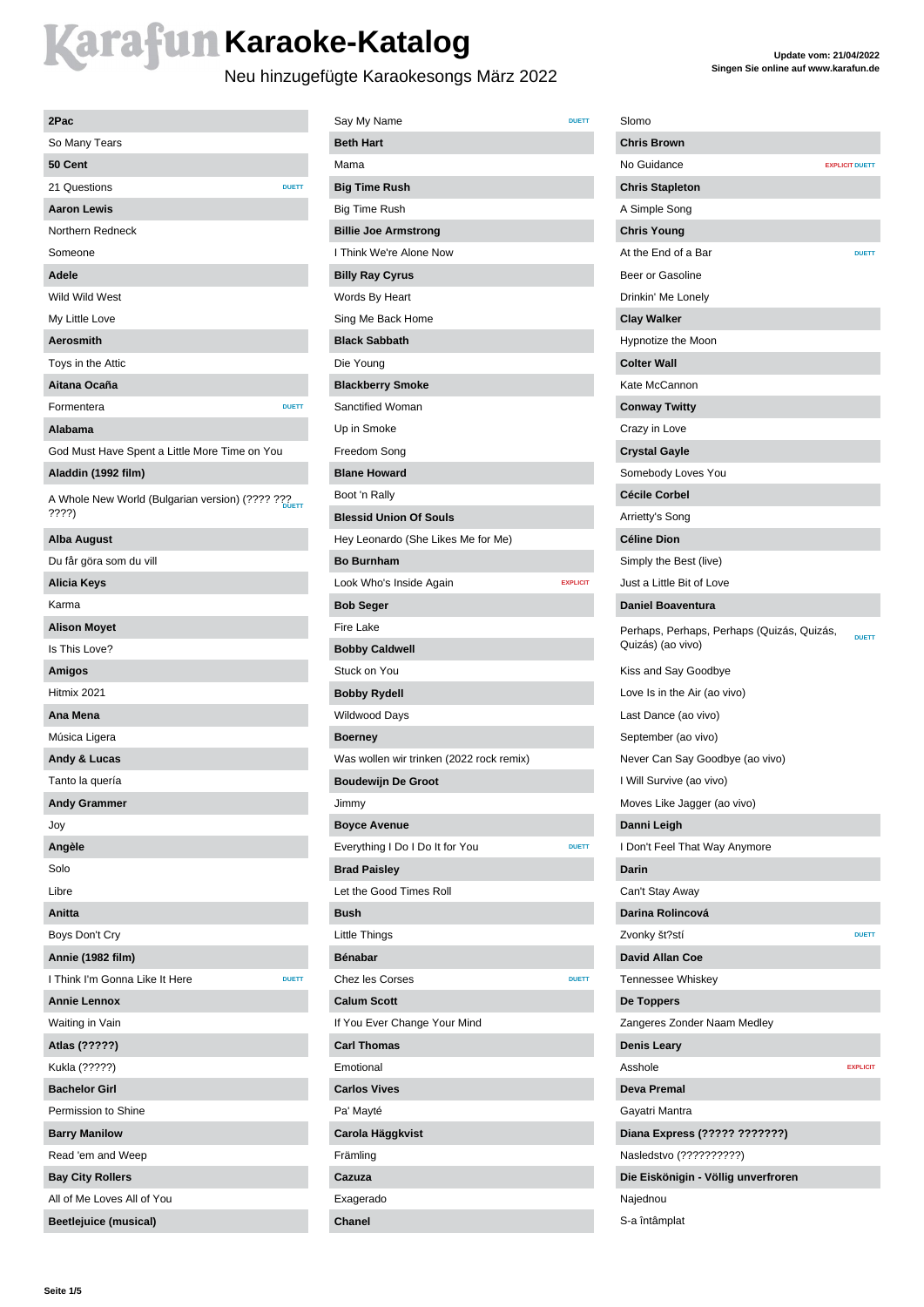| Let It Go, Bulgarian version (?????? ????)                  |
|-------------------------------------------------------------|
| Die Eiskönigin 2                                            |
| Into the Unknown (Bulgarian version) ??? ???????<br>????    |
| Dinah Washington                                            |
| Is You Is or Is You Ain't My Baby                           |
| <b>Dionne Warwick</b>                                       |
| They Long to Be Close to You                                |
| Doja Cat                                                    |
| Get into It (Yuh)<br><b>EXPLICIT</b>                        |
| <b>Celebrity Skin</b>                                       |
| Don McLean                                                  |
| Crying                                                      |
| <b>Don Williams</b>                                         |
| Lord Have Mercy on a Country Boy                            |
| Drupi                                                       |
| Sereno è                                                    |
| <b>Dusty Springfield</b>                                    |
| Some of Your Lovin'                                         |
| <b>Dwight Yoakam</b>                                        |
| Takes a Lot to Rock You Baby                                |
| <b>Eagles</b>                                               |
| Love Will Keep Us Alive (live unplugged)                    |
| <b>Ed Ames</b>                                              |
| My Cup Runneth Over                                         |
| <b>Ed Sheeran</b>                                           |
| Bad Habits (live from the 2022 Brit Awards)<br><b>DUETT</b> |
| <b>Elvis Crespo</b>                                         |
| Yo no soy un monstruo                                       |
| <b>Elvis Presley</b>                                        |
| So High                                                     |
| Cross My Heart and Hope to Die                              |
| Sound Advice                                                |
| <b>Emma Marrone</b>                                         |
| Ogni volta è così                                           |
| Encanto                                                     |
| All of You<br><b>DUETT</b>                                  |
| No se habla de Bruno<br><b>DUETT</b>                        |
| Ne parlons pas de Bruno                                     |
| Que sais-ie faire d'autre ?<br><b>DUETT</b>                 |
| <b>Engelbert Humperdinck</b>                                |
| I Wish You Love                                             |
| Epica                                                       |
| The Last Crusade                                            |
| Erykah Badu                                                 |
| <b>Window Seat</b>                                          |
|                                                             |
| <b>Europe</b>                                               |
| Cherokee                                                    |
| Fantasy<br>Wovon träumst Du denn                            |
| Faouzia                                                     |
|                                                             |

### Bad Dreams **Feu! Chatterton** Un monde nouveau **Five Finger Death Punch** Never Enough **Flogging Molly** Drunken Lullabies **Florent Pagny** Toi et moi **Frankie Miller** Be Good to Yourself **Freestyle Express** Don't Stop the Rock **Félix Leclerc** Attends-moi "ti-gars" **Gayle** Ur Just Lonely **Genesis** Dance on a Volcano **George Baker Selection** Beautiful Rose **George Jones** Still Doin' Time **Ghost (band)** Call Me Little Sunshine **Gladys Knight** Love Overboard **Gloria Gaynor** First Be a Woman **Greg Holden** The Lost Boy **Guns N' Roses** Hair of the Dog **EXPLICIT Haley Reinhart** Hit the Road Jack **DUETT Halsey** New Americana **Hamilton** Cabinet Battle #1 **DUETT** Cabinet Battle #2 **DUETT Hatik** Y'a rien **DUETT Helene Fischer** What a Wonderful World (live) **Herkules (1997 Film)** Une étoile est née **DUETT Highly Suspect** Lydia **Hollywood Undead** Everywhere I Go **EXPLICIT Hombres G**

| Te quiero                                    |  |
|----------------------------------------------|--|
| <b>Hubert Von Goisern</b>                    |  |
| Koa Hiatamadl                                |  |
| <b>Ibrahim Maalouf</b>                       |  |
| Laissez-moi danser                           |  |
| <b>Icehouse</b>                              |  |
| We Can Get Together                          |  |
| <b>Ivete Sangalo</b>                         |  |
| Quando a chuva passar                        |  |
| J. Holiday                                   |  |
| Bed                                          |  |
| J.B.O.                                       |  |
| Heut ist ein guter Tag zum Sterben           |  |
| Mei Alde is im Playboy drin                  |  |
| Jade Eagleson                                |  |
| She Don't Know                               |  |
| Jaheim                                       |  |
| I've Changed<br><b>DUETT</b>                 |  |
| Jamala                                       |  |
| 1944                                         |  |
| Jamey Johnson                                |  |
| That Lonesome Song                           |  |
| Jan Biggel                                   |  |
| Ons moeder zeej nog                          |  |
| Jan Delay                                    |  |
| <b>Ganz Anders</b><br><b>DUETT</b>           |  |
| Jana Kramer                                  |  |
| <b>The Story</b>                             |  |
| <b>Jason Aldean</b>                          |  |
| Whiskey Me Away                              |  |
| <b>Jelly Roll</b>                            |  |
| Can't You See                                |  |
| Bottle and Mary Jane                         |  |
|                                              |  |
| <b>Jesse Green</b>                           |  |
| Nice and Slow                                |  |
| Jessie J                                     |  |
|                                              |  |
| Never Too Much (live)                        |  |
| <b>Jill Scott</b>                            |  |
| Lovely Day<br><b>Jim Reeves</b>              |  |
|                                              |  |
| I Guess I'm Crazy                            |  |
| <b>Jimmy Buffett</b>                         |  |
| Stars Fell on Alabama                        |  |
| <b>Jimmy Cliff</b>                           |  |
| Wonderful World, Beautiful People            |  |
| Jin                                          |  |
| Yours                                        |  |
| Joan Jett                                    |  |
| Real Wild Child (Wild One)<br><b>Joe Tex</b> |  |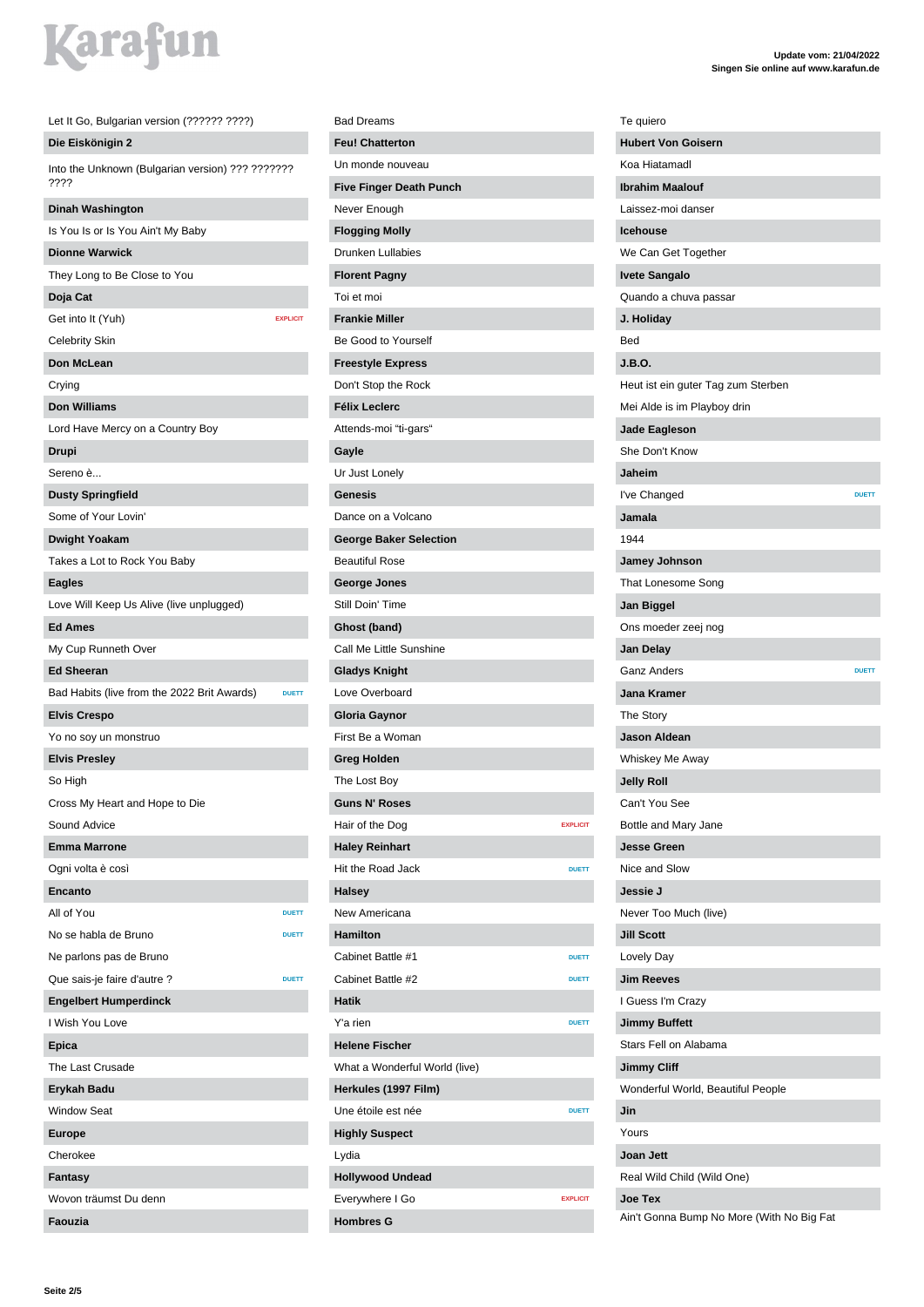| <b>Johannes Oerding</b>                        |
|------------------------------------------------|
| Hope (Hoffnung)                                |
| John Barrowman                                 |
| My Eyes Adored You                             |
| John De Bever                                  |
| Als je alles hebt<br><b>DUETT</b>              |
| John Denver                                    |
| Like a Sad Song                                |
| John Mellencamp                                |
| I'm Not Running Anymore                        |
| Johnnie & Joe                                  |
| Over the Mountain, Across the Sea              |
| <b>Johnny Cash</b>                             |
| I Hung My Head                                 |
| There Ain't No Good Chain Gang<br><b>DUETT</b> |
| Johnny Paycheck                                |
| The Old Violin                                 |
| Jon Pardi                                      |
| Last Night Lonely                              |
| <b>Jonny Hill</b>                              |
| Ruf Teddybär 1-4                               |
| Josh Kiser                                     |
| Big on the Little Things                       |
| Joshua Hedley                                  |
| Neon Blue                                      |
| <b>Jota Quest</b>                              |
| Fácil                                          |
| <b>Juice WRLD</b>                              |
| Wandered to LA<br><b>DUETT</b>                 |
| <b>Julie Brown</b>                             |
| 'Cause I'm a Blonde                            |
| <b>Juliette Armanet</b>                        |
| Le rouge aux joues                             |
| Boum Boum Baby                                 |
| Jump 'N the Saddle Band                        |
| The Curly Shuffle                              |
| <b>Junior Jack</b>                             |
| Dare Me (Stupidisco)                           |
| Jérémy Frérot                                  |
| A la vie qu'on mène                            |
| <b>Kane Brown</b>                              |
| Leave You Alone                                |
| <b>Whiskey Sour</b>                            |
| <b>Kanye West</b>                              |
| All Falls Down<br><b>DUETT</b>                 |
| Kaoma                                          |
| Banto                                          |
| <b>Ken Boothe</b>                              |
| Everything I Own                               |
| <b>Kim Wilde</b>                               |
| The Second Time                                |

| Koop                              |                 |
|-----------------------------------|-----------------|
| Koop Island Blues                 |                 |
| Kreayshawn                        |                 |
| Gucci Gucci                       | <b>EXPLICIT</b> |
| <b>Kris Kristofferson</b>         |                 |
| The Pilgrim: Chapter 33           |                 |
| The Taker                         |                 |
| La Ley                            |                 |
| Aquí                              |                 |
| La Roux                           |                 |
| In for the Kill                   |                 |
| La Sonora Dinamita                |                 |
| Oye                               |                 |
| Lady A                            |                 |
| Fire                              |                 |
| Lady Gaga                         |                 |
| Let's Do It                       |                 |
| <b>Lamb of God</b>                |                 |
| Laid to Rest                      | <b>EXPLICIT</b> |
| Lana Del Rey                      |                 |
| <b>Watercolor Eyes</b>            |                 |
| <b>Lars Lilholt</b>               |                 |
| Kald det kærlighed                |                 |
| Leny Escudero                     |                 |
| Bella ciao                        |                 |
| <b>Leonard Cohen</b>              |                 |
| <b>Famous Blue Raincoat</b>       |                 |
| <b>Les Cowboys Fringants</b>      |                 |
| Sur mon épaule                    |                 |
| Les Enfoirés                      |                 |
| Il y aura toujours un rendez-vous |                 |
| Lisa Nilsson                      |                 |
| Handens fem fingrar               |                 |
| <b>Luciano Pavarotti</b>          |                 |
| La donna è mobile                 |                 |
| Ludacris                          |                 |
| Move Bitch                        | <b>EXPLICIT</b> |
| <b>Luther Vandross</b>            |                 |
| Think About You                   |                 |
| <b>Maddie Zahm</b>                |                 |
| Fat Funny Friend                  |                 |
| <b>Madonna</b>                    |                 |
| Like a Virgin / Hollywood (live)  | <b>DUETT</b>    |
| <b>Mama Cass</b>                  |                 |
| New World Coming                  |                 |
| <b>Marc Cohn</b>                  |                 |
| <b>True Companion</b>             |                 |
| <b>Marc Lavoine</b>               |                 |
| Nuages blancs                     |                 |
| <b>Marillion</b>                  |                 |
| Thank You Whoever You Are         |                 |

#### **Update vom: 21/04/2022 Singen Sie online auf www.karafun.de**

| <b>Mark Chesnutt</b>              |                       |
|-----------------------------------|-----------------------|
| Old Flames Have New Names         |                       |
| <b>Martin Garrix</b>              |                       |
| Won't Let You Go                  |                       |
| <b>Massimo Ranieri</b>            |                       |
| Erba di casa mia                  |                       |
| <b>Matilda The Musical</b>        |                       |
| When I Grow Up (Reprise)          |                       |
| <b>Matthias Reim</b>              |                       |
| <b>Blaulicht</b>                  |                       |
| Maywood                           |                       |
| Give Me Back My Love              |                       |
| <b>Meat Loaf</b>                  |                       |
| <b>What About Love</b>            | <b>DUETT</b>          |
| <b>Medley Covers</b>              |                       |
| <b>Medley Britney Spears</b>      |                       |
| Megadeth                          |                       |
| Holy Wars The Punishment Due      |                       |
| Michael Bublé                     |                       |
| Daddy's Little Girl               |                       |
| <b>Michael Jackson</b>            |                       |
| Got to Be There                   |                       |
| <b>Michal David</b>               |                       |
| D?ti ráje                         |                       |
| Cé?ka, sbírá cé?ka                |                       |
| Decibely lásky                    |                       |
| <b>Michelle</b>                   |                       |
| Paris (version 2022)              |                       |
| <b>Milan Chladil</b>              |                       |
| Marína                            |                       |
| Milena (??????)                   |                       |
| Istina (??????)                   |                       |
| Mirai                             |                       |
| Když nem?žeš, tak p?idej          |                       |
| <b>Missing Persons</b>            |                       |
| Words                             |                       |
| <b>MoKenStef</b>                  |                       |
| He's Mine                         |                       |
| <b>Morgan Wallen</b>              |                       |
| Rednecks, Red Letters, Red Dirt   |                       |
| Spin You Around                   |                       |
| <b>Morrissey</b>                  |                       |
| Interesting Drug                  |                       |
| <b>Musiq Soulchild</b>            |                       |
| Teachme                           |                       |
| <b>Mystikal</b>                   |                       |
| Shake it Fast                     | <b>DUETT</b>          |
| Shake Ya Ass                      | <b>EXPLICIT DUETT</b> |
| <b>M?lina Olinescu</b>            |                       |
| Eu cred (Eurovision 1998 Romania) |                       |
| Natasja Saad                      |                       |
|                                   |                       |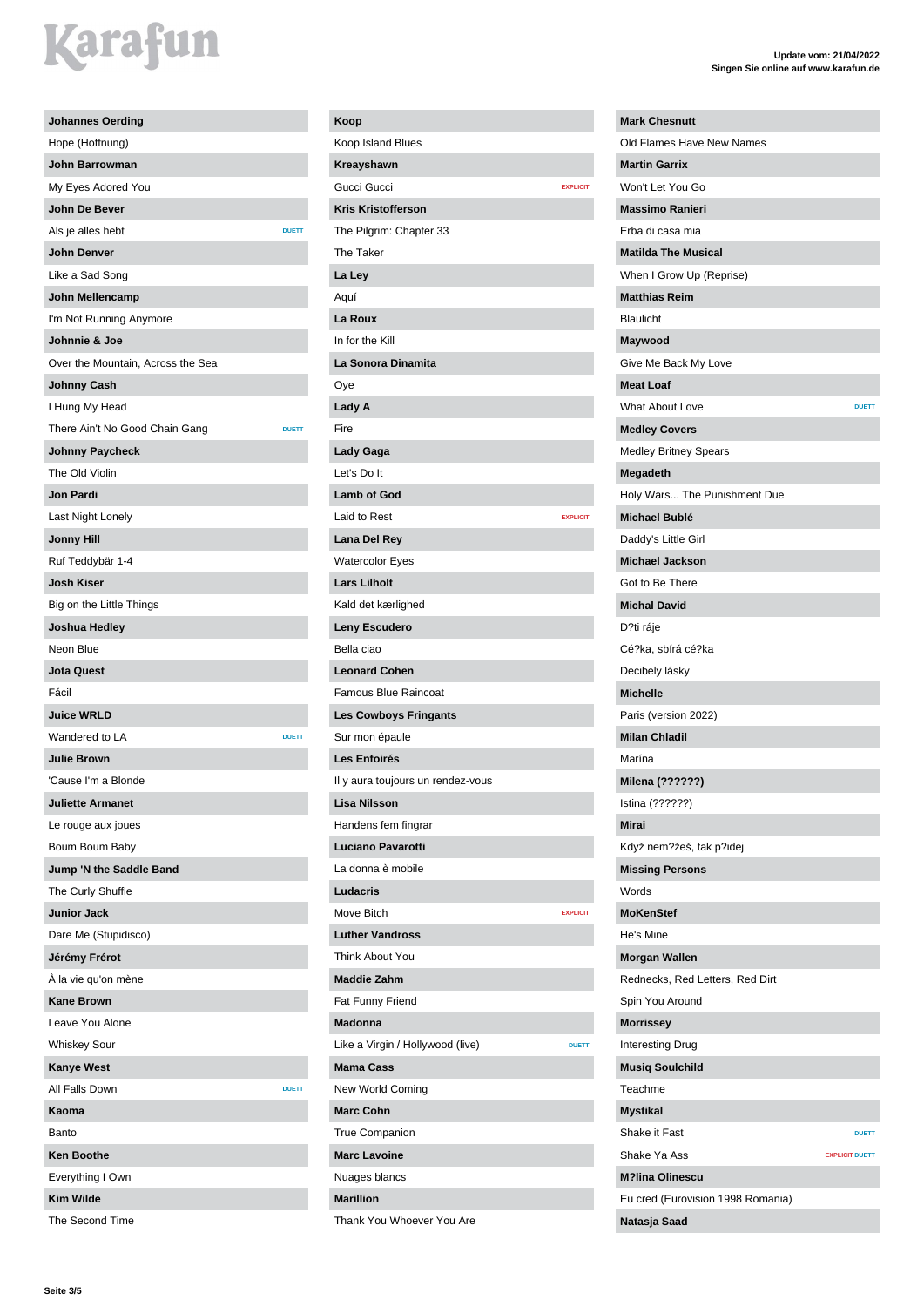| Gi' mig Danmark tilbage                                                                      |
|----------------------------------------------------------------------------------------------|
| <b>Nationalteatern</b>                                                                       |
| Livet är en fest                                                                             |
| Nicki Minaj                                                                                  |
| Do We Have a Problem?<br><b>EXPLICIT DUETT</b>                                               |
| <b>Nicole Croisille</b>                                                                      |
| <b>Bluesette</b>                                                                             |
| Nik P.                                                                                       |
| Mit dir schlafen                                                                             |
| Nirvana                                                                                      |
| Pennyroyal Tea                                                                               |
| Drain You                                                                                    |
| <b>Nu Breed</b>                                                                              |
| Welcome to My House<br><b>EXPLICIT DUETT</b>                                                 |
| <b>Palmashow</b>                                                                             |
| Besoin de chanter                                                                            |
| <b>Paloma Faith</b>                                                                          |
| At Last (live)                                                                               |
| <b>Panic! At the Disco</b>                                                                   |
| There's a Good Reason These Tables Are<br>Numbered Honey, You Just Haven't Thought of It yet |
| <b>Patrick Norman</b>                                                                        |
| Perce les nuages                                                                             |
| La guitare de Jérémie                                                                        |
| <b>Patsy Cline</b>                                                                           |
| A Poor Man's Roses (Or a Rich Man's Gold)                                                    |
| <b>Patty Pravo</b>                                                                           |
| Pazza Idea                                                                                   |
| <b>Paul Carrack</b>                                                                          |
| For Once in Our Lives                                                                        |
| <b>Paul Cauthen</b>                                                                          |
| Cocaine Country Dancing                                                                      |
| <b>Paul Weller</b>                                                                           |
| Out of the Sinking                                                                           |
| <b>Peter Cetera</b>                                                                          |
| Feels Like Heaven<br><b>DUETT</b>                                                            |
| <b>Peter Gabriel</b>                                                                         |
| Washing of the Water                                                                         |
| Peter, Paul and Mary                                                                         |
| Where Have All the Flowers Gone?                                                             |
| <b>Petey Pablo</b>                                                                           |
| Freek-a-Leek<br><b>EXPLICIT</b>                                                              |
| <b>Petra Marklund</b>                                                                        |
| Händerna mot himlen                                                                          |
| <b>Pino Daniele</b>                                                                          |
| Yes I Know My Way                                                                            |
| A me me piace 'o blues                                                                       |
| Pippin                                                                                       |
| No Time at All                                                                               |
| <b>PJ Morton</b>                                                                             |
| Say So<br><b>DUETT</b>                                                                       |
|                                                                                              |

| Postmodern Jukebox            |                 |
|-------------------------------|-----------------|
| Levitating                    |                 |
| <b>Radiohead</b>              |                 |
| Optimistic                    |                 |
| <b>Radney Foster</b>          |                 |
| Texas in 1880                 | <b>DUETT</b>    |
| Rammstein                     |                 |
| Zeit                          |                 |
| <b>Ramses Shaffy</b>          |                 |
| Shaffy Cantate                | <b>DUETT</b>    |
| <b>Randy Travis</b>           |                 |
| Honky Tonk Moon               |                 |
| Raúl Fuentes Cuenca           |                 |
| Sueño su boca                 |                 |
| Reginaldo Rossi               |                 |
| Garçon                        |                 |
| René Klijn                    |                 |
| Mr. Blue                      |                 |
| <b>Restless Road</b>          |                 |
| <b>Bar Friends</b>            |                 |
| <b>Ricardo Montaner</b>       |                 |
| Me va a extrañar              |                 |
| <b>Ricky Martin</b>           |                 |
| Fuego de Noche, Nieve de Día  |                 |
| <b>Ricky Van Shelton</b>      |                 |
|                               |                 |
| Somebody Lied                 |                 |
| Rigoberta Bandini<br>Ay mamá  |                 |
|                               |                 |
| <b>Rock Of Ages (Film)</b>    |                 |
| Pour Some Sugar on Me         |                 |
| <b>Roddy Ricch</b>            |                 |
| The Box                       | <b>EXPLICIT</b> |
| <b>Run-DMC</b>                |                 |
| King of Rock                  | <b>EXPLICIT</b> |
| <b>Russell Dickerson</b>      |                 |
| She Likes It                  |                 |
| <b>Ryann Darling</b>          |                 |
| I Choose You                  |                 |
| <b>Salebarbes</b>             |                 |
| Marcher l'plancher            |                 |
| <b>Sam Cooke</b>              |                 |
| <b>Basin Street Blues</b>     |                 |
| <b>Sam Fender</b>             |                 |
| Spit of You                   |                 |
| <b>Sammy Hagar</b>            |                 |
| Your Love Is Driving Me Crazy |                 |
| There's Only One Way to Rock  |                 |
| I'll Fall in Love Again       |                 |
| Santana                       |                 |
| Primavera                     |                 |
| Let the Children Play         |                 |

#### **Update vom: 21/04/2022 Singen Sie online auf www.karafun.de**

| <b>Sara Bareilles</b>                     |              |
|-------------------------------------------|--------------|
| Gravity (live)                            |              |
| Sarah Menescal                            |              |
| Cryin'                                    |              |
| <b>Saweetie</b>                           |              |
| Closer                                    | <b>DUETT</b> |
| <b>Scott Walker</b>                       |              |
| Joanna                                    |              |
| <b>Scotty McCreery</b>                    |              |
| It Matters to Her                         |              |
| Selena                                    |              |
| Donde quiera que estés (Wherever You Are) | <b>DUETT</b> |
| Cumbia Medley (live)                      |              |
| <b>Shakira</b>                            |              |
| No creo                                   |              |
| Octavo día                                |              |
| Te dejo madrid                            |              |
| <b>Shawn Mendes</b>                       |              |
| Act Like You Love Me                      |              |
| <b>Shinedown</b>                          |              |
| Cut the Cord                              |              |
| Enemies                                   |              |
| <b>Shirley Bassey</b>                     |              |
| I'm Still Here                            |              |
| <b>Shturcite (???????)</b>                |              |
| Sreshta (?????)                           |              |
| Sigala                                    |              |
| Came Here for Love (acoustic)             |              |
| <b>Silbermond</b>                         |              |
| Weiße Fahnen                              |              |
| <b>Silk Sonic</b>                         |              |
| Love's Train                              |              |
|                                           |              |
| <b>Simply Red</b><br><b>Night Nurse</b>   |              |
|                                           |              |
| Sing - Die Show deines Lebens             |              |
| <b>Break Free</b>                         |              |
| I Say a Little Prayer                     | <b>DUETT</b> |
| A Sky Full of Stars                       |              |
| Slayer                                    |              |
| War Ensemble                              |              |
| <b>Smokie</b>                             |              |
| Still the One                             |              |
| Smoma                                     |              |
| Georgy Porgy                              |              |
| Sophia George                             |              |
| <b>Girlie Girlie</b>                      |              |
| <b>Star Academy</b>                       |              |
| Gimme Gimme Gimme (A Man After Midnight)  |              |
| <b>Status Quo</b>                         |              |
| Mystery Song                              |              |
| <b>Stone Sour</b>                         |              |